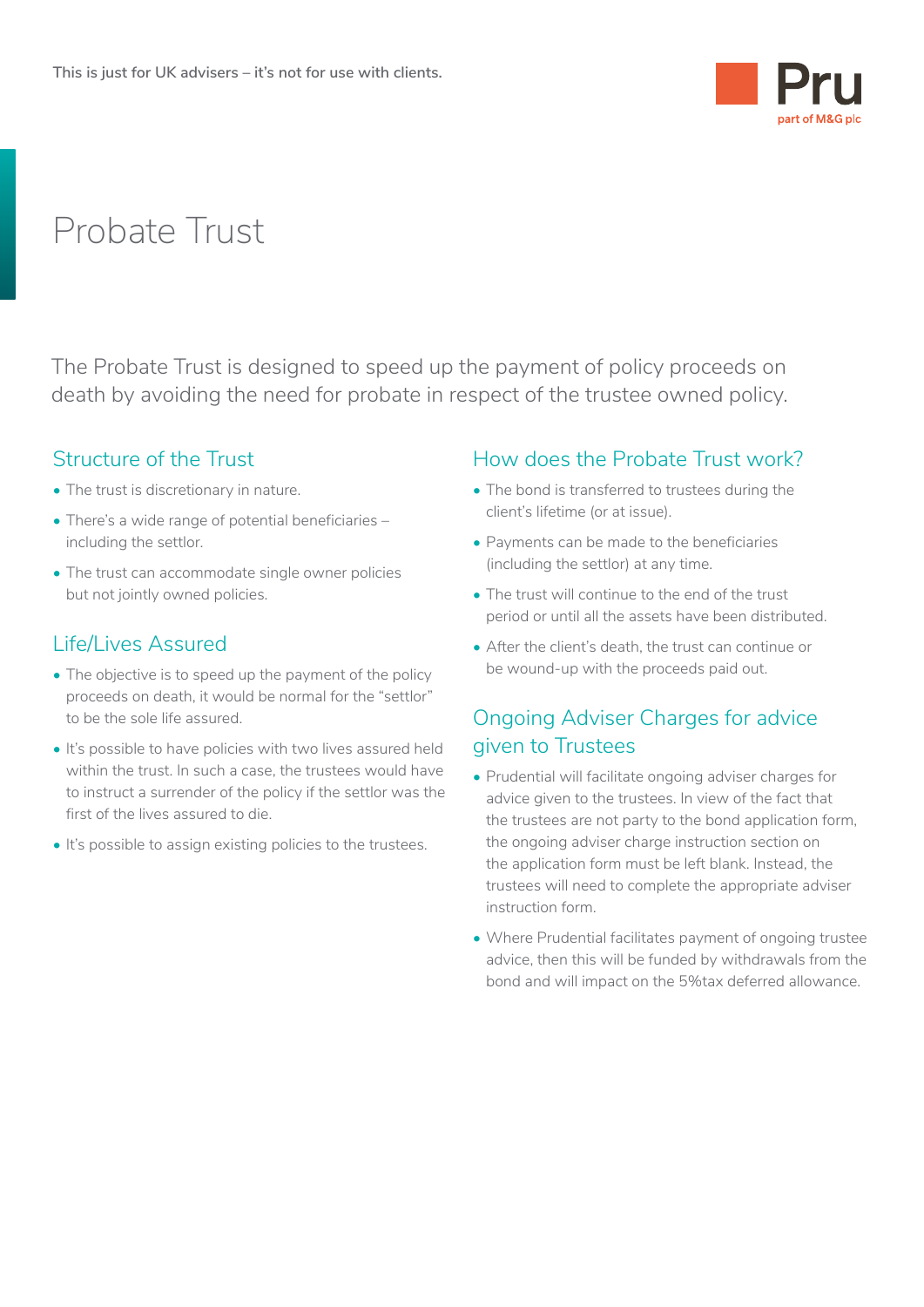## **Important information on the Probate Trust**

## Beneficiaries

Both the beneficiaries and their share of the trust fund can be changed.

## Reporting requirements

- Transfers must be notified to HMRC if above 80% of the settlor's inheritance tax nil rate band at the time of transfer.
- IHT returns are required for the purposes of the periodic charge every 10 years and exit charges whenever capital is paid out of the trust (a reporting limit of 80% of the trustees' inheritance tax nil rate will apply).
- With regard to the Trust Registration Service. responsibility for registering the trust lies with the trustees.

## Tax treatment

## **Income Tax**

- The death of the sole life assured will trigger a chargeable event. The gain is treated as income of the settlor in the year of death.
- Where there's a second life assured the policy will continue after the first death. If it's surrendered in the tax year in which the settlor died, the tax charge will fall on the settlor. (If the intention is to speed up payment of the proceeds then the trustees will presumably surrender the policy as soon as possible after the settlor's death).
- If the policy is surrendered in a later tax year, the charge will fall on the trustees if UK resident.
- It would be possible to use assignment strategies but these would delay payout.

## **Capital Gains Tax**

There should be no capital gains tax implication flowing from the use of the Probate Trust.

## **Inheritance Tax**

- The gift into trust, less any available exemptions, is a chargeable lifetime transfer. This will give rise to an immediate charge if the value, added to any relevant previous chargeable transfers, is more than the nil rate band.
- On death within seven years there may be an additional charge.
- There may be a periodic IHT charge when the trust reaches its 10 year anniversary. Broadly the value of the trust fund at the 10 year point is aggregated with the value of any chargeable lifetime transfers made by the settlor in the 7 years before establishing the trust plus the value of any capital payments from the trust during the previous 10 years. If that exceeds the NRB at the 10 year point then tax will be due. A periodic charge calculation occurs on every 10th anniversary until all of the trust fund has been distributed to the beneficiaries.
- There may be an exit charge on capital distributed from the trust.
- As the settlor is a potential beneficiary, this will be a gift with reservation. The value of the bond will be in the settlor's inheritance tax estate at the time of his/ her death. Because of the potential double charge (a chargeable lifetime transfer and a gift with reservation), a special relief known as 'Double Charge Relief' is available. This double charge is unlikely to be an issue in the vast majority of cases.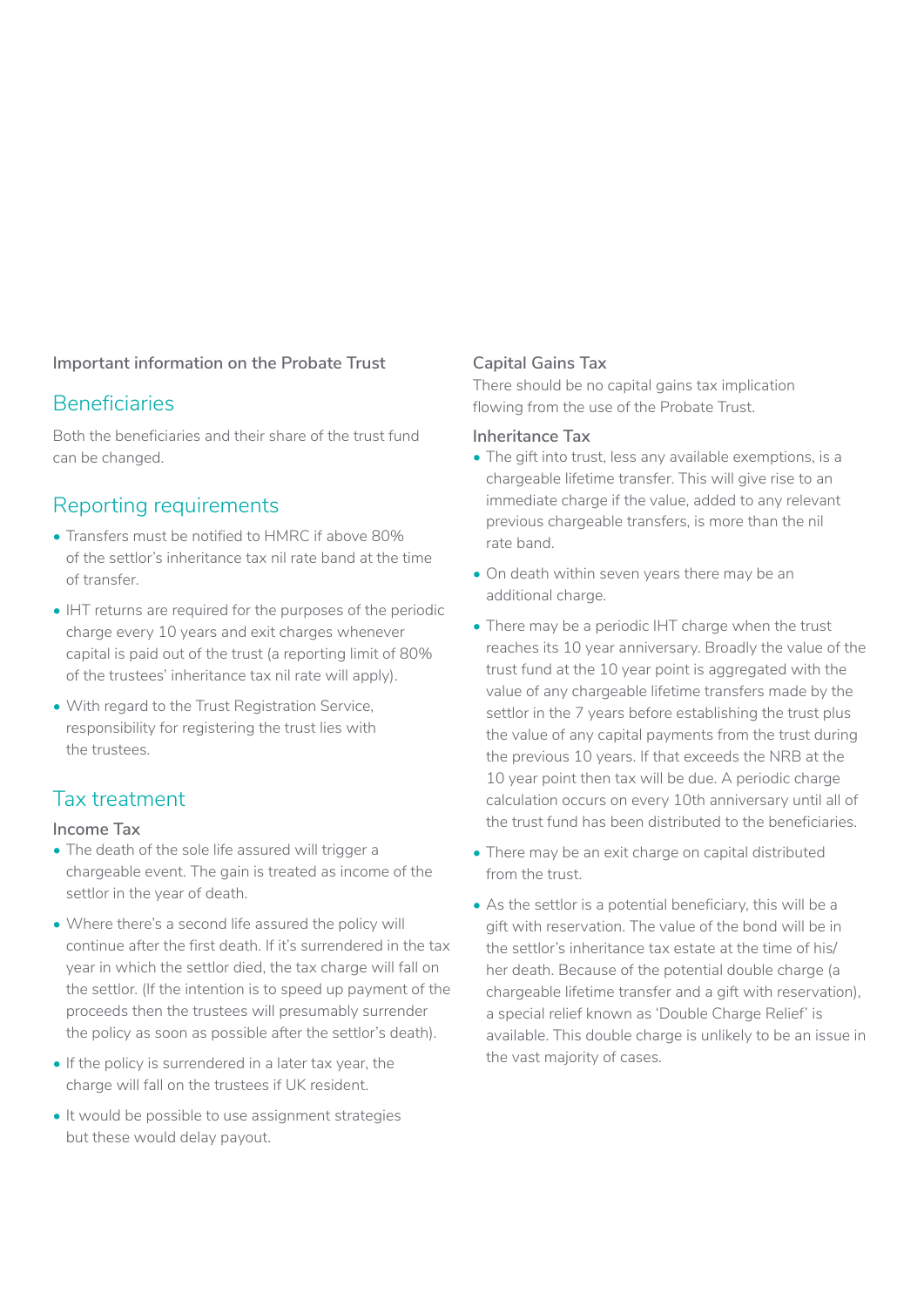# Double Charge Relief

The legislation recognises the possibility of a "double IHT charge" and provides that the IHT charge is limited to the higher of the charge flowing from the chargeable life time transfer or the gift with reservation. This is known as Double Charge Relief.

Your client might need to pay tax depending on their circumstances and the options they choose. Tax rules can also change in future.

# How does Double Charge Relief work?

Make two separate calculations of the total tax payable as a result of the death

## **Firstly:**

- charging the Gift With Reservation as part of the "death estate",
- ignoring the value transferred by the original lifetime transfer

#### **and secondly:**

- charging the lifetime transfer in the usual way as a immediately chargeable transfer,
- ignoring the value of that property at the date of death.

Use the charge on the calculation which produces the higher amount of inheritance tax payable.

# Local Authority Contributions Long Term Care Costs:

The settlor has made a transfer of the policy to trustees (or has applied for a bond to be issued to trustees). This is a "deprivation of assets". If the settlor subsequently seeks local authority support towards the cost of long term care, this deprivation may be taken into account in assessing the level of support.

## The investment choices

For new bonds, there are four options from Prudential and Prudential International:

- Prudential Investment Plan
- Prudential Onshore Portfolio Bond
- Prudential International Investment Bond
- Prudential International Investment Portfolio.

The value of an any investment, and any income taken from it, can go down as well as up, so your client might get back less than they have put in.

Additionally, you may be able to use the Probate Trust with an existing Prudential or Prudential International Bond.

Full terms and conditions are available on request.